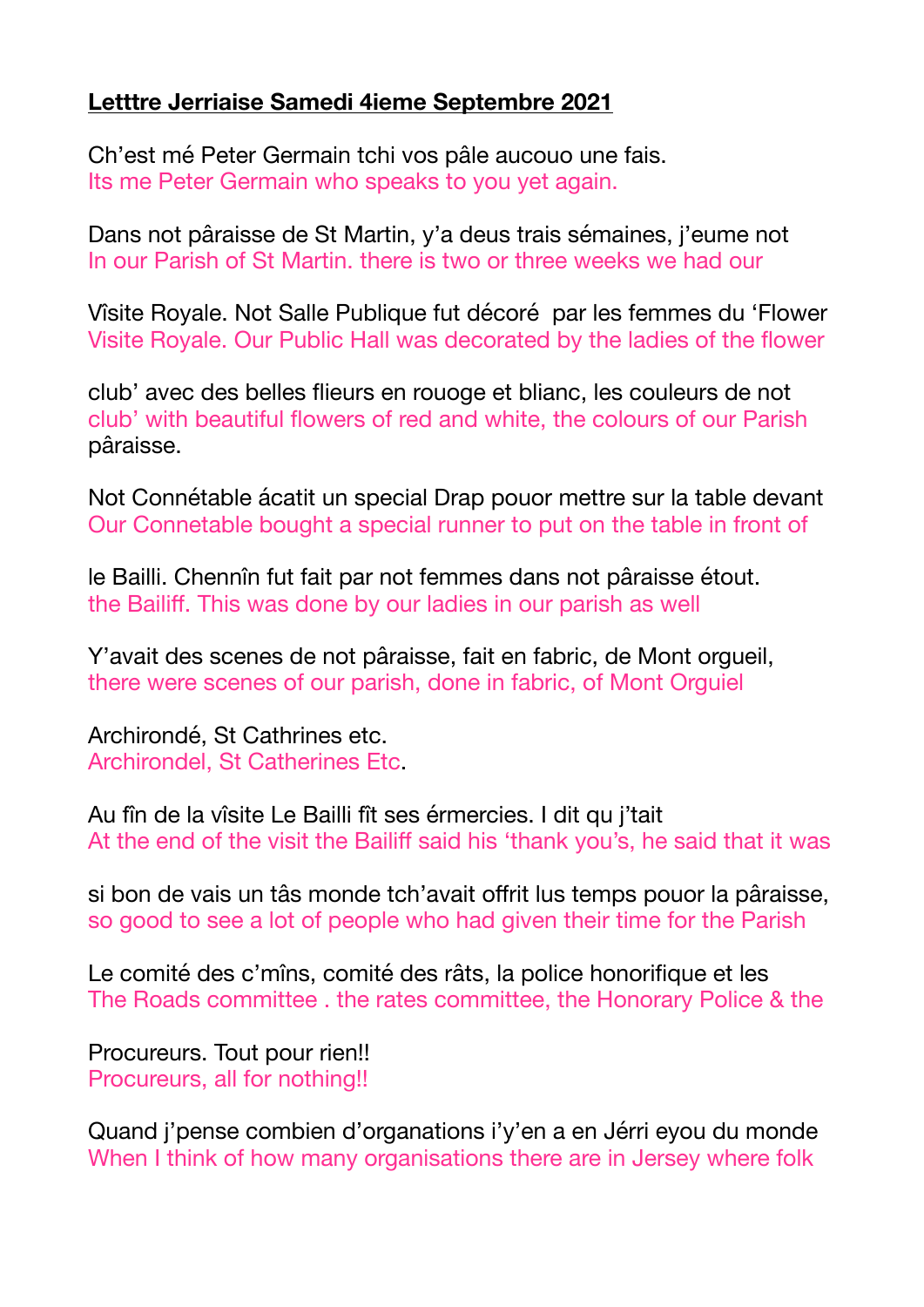donne lus temps pouor rien et pouor le benéfice de l'ille. give their time for nothing and for the benefit of the Island

Tchi qui m'fait mârri ches quand j'va dans la gazette que des jeunes What makes me angry is when I see in the Post that some young

gens sont a courre a travers des boutiques a pelter des choses de folk are running through some shops and throwing some things from

ls'aix a le fond l'aithe. the shelves to the floor,

Et i sont a s'plaindre tch'ill on rien a faithe!!! and they are complaining that they have nothing to do!!!!

L'aut jouor j'tait a St Catherines. I'y'avait des jeunes sus lus p'tit The other day I was at St Catherines, there were some youngsters

sus lus p'tit batchiaux,, des kayak, a but sus lus 'paddle boards' a on their little boats, some Kayaks, standing on 'Paddle boards'

n'agit, sus lus bikes, a courre, a paîsoner. Et i disent tchi y'as swimming. on their bikes, running, fishing. and they say that there

rien a faithes en Jerri!!! nothing to do in Jersey!!

Tous les pâraisses on des 'Youth clubs.' y'en a pon âutchun extchuse All the parishes have youth clubs, there is no excuse

pour dithe chi y'as rien a faithes! to say that there is nothing to do!

Quand j'tait mousse deus trais d'nou décidimes d'organiser un club. when I was a youngster a few of us decided to organise a club.

j'eume permission de faithe servi la vielle école methodist au We had permission to use the old Methodist Sunday school at

mont des Landes ichîn a St Martin. Les Landes Hill here in St Martin